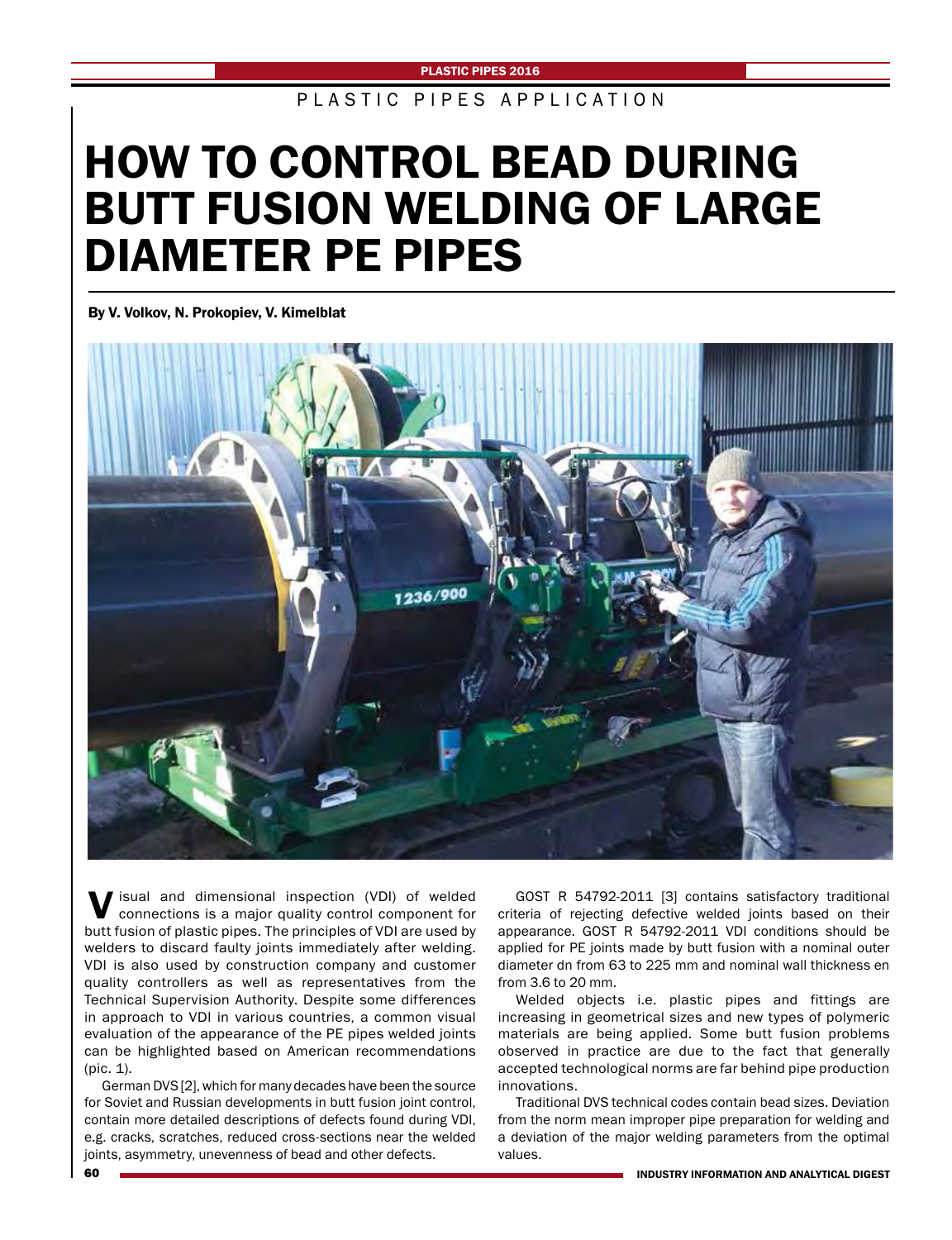

Pic. 1. Visual evaluation of allowable and disallowable bead shape



**PE Pipe (Cross Section View)** Visually Acceptable - Uniform Bead around pipe



**PE Pipe (Cross Section View)** 

Visually Acceptable - Non-uniform Bead around pipe. Localize diameter mismatch less than 10% of the wall



Visually Acceptable - Non-uniform Bead around pipe (typical pipe to molded fitting bead)



Visually Unacceptable - Non-uniform/Uniform Bead around pipe - V-groove too deep at pipe-tangent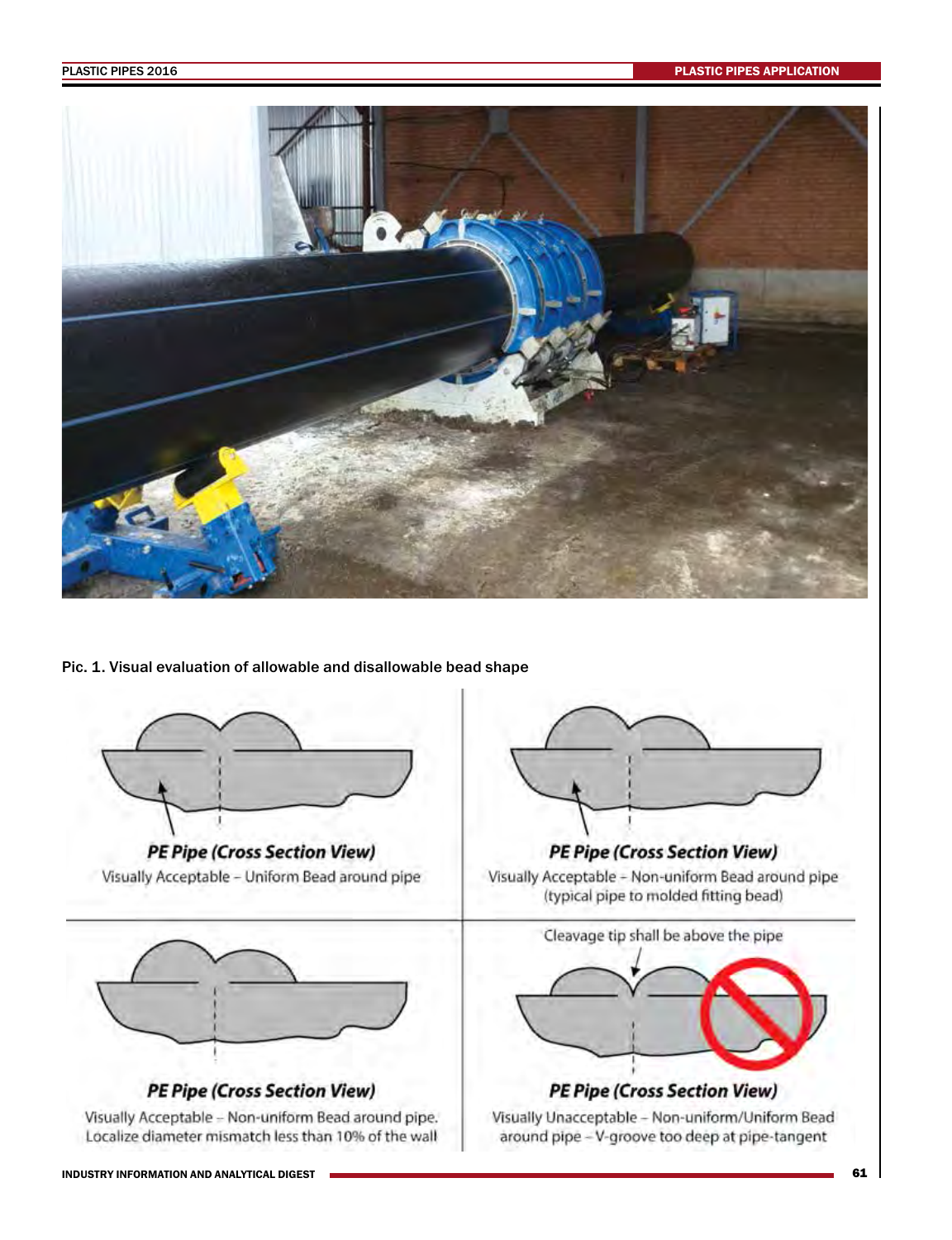

### Pic. 2.

Bead width to pipe wall thickness dependency (Single Low Pressure procedure, summer). White points – unknown material. Black points – PE100 2НТ11-9. Green points – Sabic P6006. Red points – PE 100 6949С. Red line is the trend line, black lines is confidence interval for the function.

The criteria for bead sizes in the new DVS [2] codes, containing too great and too small bead volume, are not quantified. These codes require comparison of the evaluated bead with the control samples instead. It is standard practice in Germany to involve experts in the welding of testing samples, which can then be used by other welders. These works are postponed due to the fact that obtaining more universal criteria requires very expensive experiments. To obtain results for welding super large diameter pipes would cost millions of roubles.

The authors have managed to carry out a significant volume of experiments required for obtaining new criteria for VDI of welded joints with wall thicknesses of  $e_{n}$  up to 95 mm.

PE pipes made in Russia and abroad have been used: Sabic P6006, 6949C and PE 2HT11-9. Some pipe types were unidentified.

All joints were welded using butt fusion at a heating plate temperature of 220°С. The welding was done in three different modes according to GOST R ISO 55276-2012. Various welding machines were used for welding: Georg Fischer – Omicron, WIDOS, KWH, BADA, McElroy and USPTEP.

Alignment of the long (up to 12 m) large and super large diameters pipes was done using adjustable roller supports made by the Kokhanovsky Pipe Plant.



### Pic. 3.

Bead height to pipe thickness dependency (Single Low Pressure procedure, summer). White points mean unknown materials. Back points - PE 100 2HT11-9. Green Points – Sabic P6006. Red Points – PE100 6949С. Red line is the trend line, black lines are confidence interval for the function.

Qualification and skills were not taken into consideration deliberately as the welding was done by experts.

The thickness of the pipe wall is the most obvious factor that influences the bead parameters i.e. volume, height and width. According to GOST R ISO 55276-2012 and generally accepted tradition, the duration of heating, welding pressure increase, and cooling under pressure depends on the thickness of the pipe walls. These dependencies are directly proportional and this makes some process engineers use linear extrapolation of data obtained during welding of thin pipes to big thickness pipes. In fact, bead sizes nonlinearly tend to depend on the thickness of the pipe wall [4], and rheological characteristics of molten mass also need to be taken into account as a dependency factor. Some areas of nonlinear function can be approximated to linear function sections, which are more convenient for the control of welded joints e.g. bead width – wall thickness dependency is quite reasonably approximated to linear sections in small pipe wall thicknesses [3]. Bead height has a linear dependency from en with pipe wall thicknesses up to 40 mm.

As a result of statistical processing of experimental data obtained by the authors, the following adequate approximating function for bead size – pipe wall thickness dependencies in  $e_n$ range up to 95 mm were derived: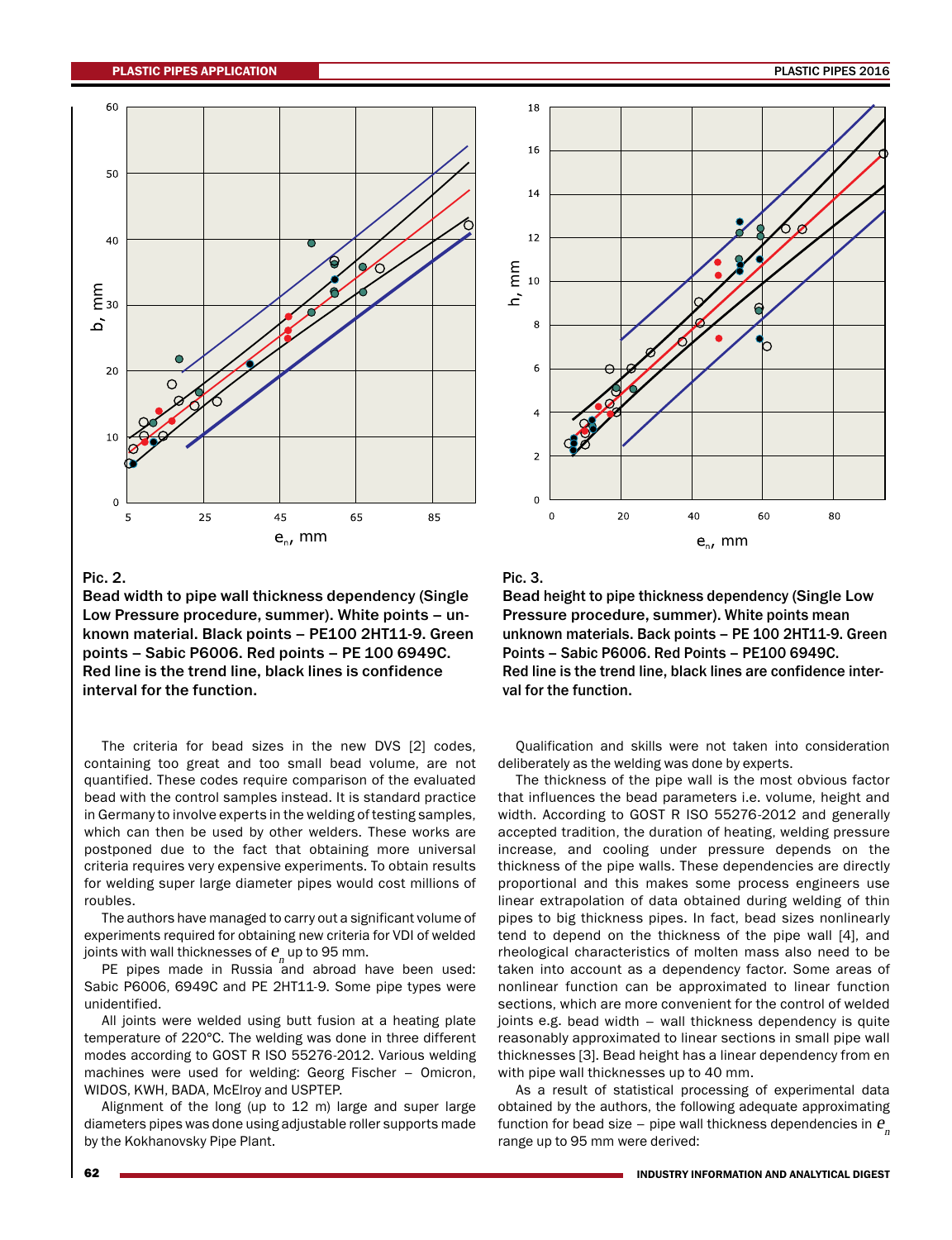PLASTIC PIPES 2016 PLASTIC PIPES 2016





PIC. 4. Bead width to thickness of the pipe dependency, GOST R ISO 55276-2012 procedure and welding conditions.

Pic. 5. Bead thickness to wall thickness dependency, GOST R ISO 55276-2012 procedure and welding conditions.



Pic. 6. Welding of 95 mm wall thickness pipe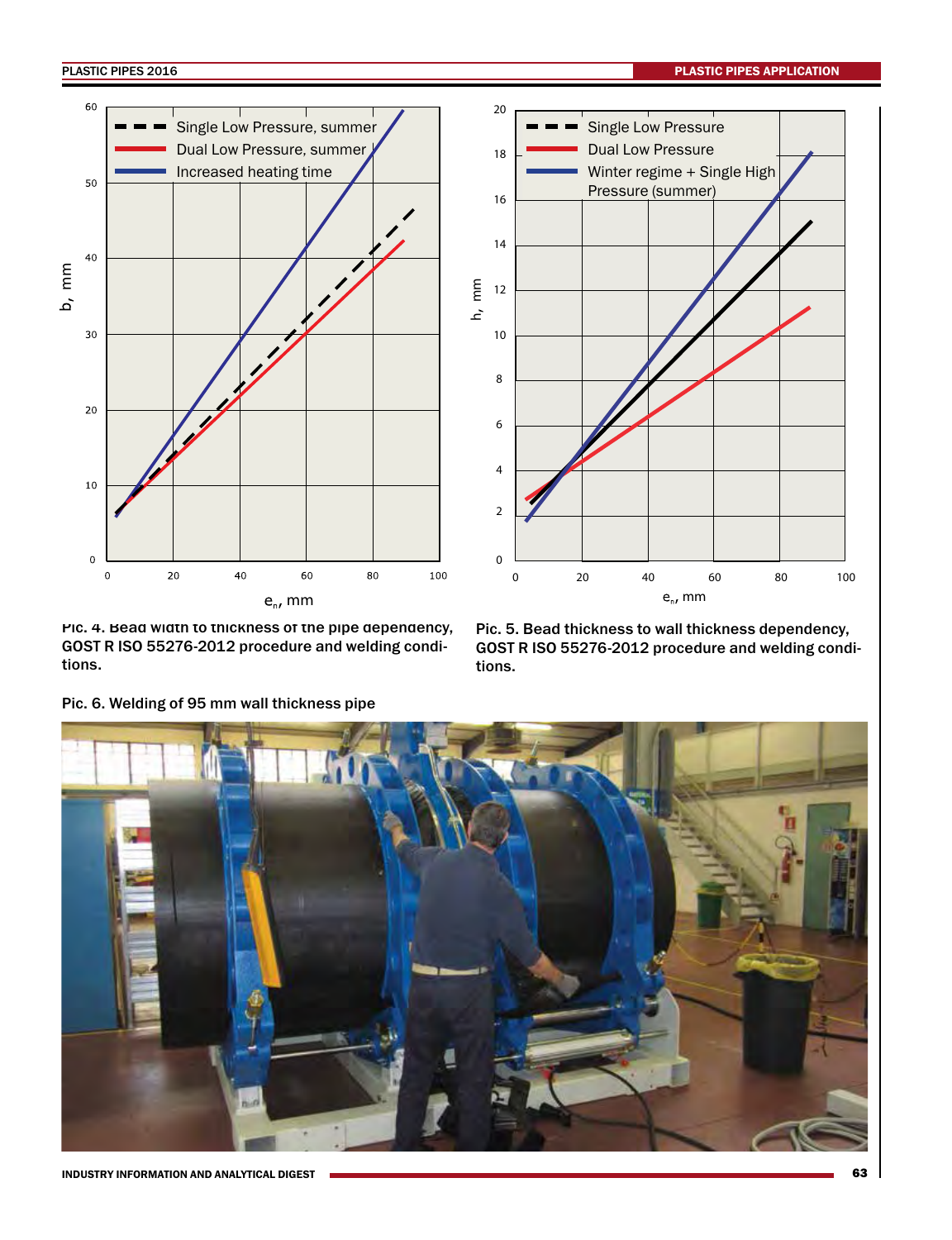# Table 1. Allowable bead sizes in butt fused welded joints made of PE 100: Single Low Pressure fusion procedure for wall thickness  $e_{\stackrel{.}{n}}$  from 20.1 to 45.3 mm

| $N$ 2          | $e_{n}$ , mm | $d_{n}$ , mm | <b>SDR</b> | Calculated bead size, mm |                  |
|----------------|--------------|--------------|------------|--------------------------|------------------|
|                |              |              |            | $\boldsymbol{b}$         | $\boldsymbol{h}$ |
| $\mathbf{1}$   | 20,1         | 355          | 17,6       | $14,1{\pm}5,9$           | $4,9{\pm}2,2$    |
| $\overline{2}$ | 20,5         | 225          | 11         | $14,3 + 5,9$             | $4,9{\pm}2,2$    |
| 3              | 20,6         | 280          | 13,6       | $14,3{\pm}5,9$           | $4,9{\pm}2,2$    |
| 4              | 21,1         | 355          | 17         | $14,5 \pm 5,9$           | $5,0{\pm}2,2$    |
| 5              | 22,7         | 250          | 11         | $15,2{\pm}5,9$           | $5,3{\pm}2,2$    |
| 6              | 23,2         | 315          | 13,6       | $15,5 + 5,9$             | $5,3{\pm}2,2$    |
| $\overline{7}$ | 23,7         | 400          | 17         | $15,7 \pm 5,9$           | $5,4\pm2,2$      |
| 8              | 25,4         | 280          | 11         | $16,4{\pm}5,9$           | $5,7\pm2,2$      |
| 9              | 25,5         | 450          | 17,6       | $16,5 \pm 5,9$           | $5,7{\pm}2,2$    |
| 10             | 26,1         | 355          | 13,6       | $16,8 + 5,9$             | $5,8{\pm}2,2$    |
| 11             | 26,7         | 450          | 17         | 17,0±5,9                 | $5,8{\pm}2,2$    |
| 12             | 28,3         | 500          | 17,6       | $17,7 \pm 5,9$           | $6,1{\pm}2,2$    |
| 13             | 28,6         | 315          | 11         | $17,9 + 5,9$             | $6,1{\pm}2,2$    |
| 14             | 29,4         | 400          | 13,6       | $18,2{\pm}5,9$           | $6,2{\pm}2,2$    |
| 15             | 29,7         | 500          | 17         | $18,4 + 5,9$             | $6,3{\pm}2,2$    |
| 16             | 31,7         | 560          | 17,6       | $19,3{\pm}5,9$           | $6,6{\pm}2,3$    |
| 17             | 32,2         | 355          | 11         | $19,5 \pm 5,9$           | $6,7{\pm}2,3$    |
| 18             | 33,1         | 450          | 13,6       | $19,9{\pm}5,9$           | $6,8{\pm}2,3$    |
| 19             | 33,2         | 560          | 17         | $19,9 + 5,9$             | $6,8{\pm}2,3$    |
| 20             | 35,7         | 630          | 17,6       | 21,0±5,9                 | $7,2{\pm}2,3$    |
| 21             | 36,3         | 400          | 11         | $21,3 + 5,9$             | $7,2{\pm}2,3$    |
| 22             | 36,8         | 500          | 13,6       | $21,5 \pm 5,9$           | $7,3{\pm}2,3$    |
| 23             | 37,4         | 630          | 17         | $21,8 + 5,9$             | $7,4+2,3$        |
| 24             | 40,2         | 710          | 17,6       | $23,1 \pm 5,9$           | $7,8 \pm 2,3$    |
| 25             | 40,9         | 450          | 11         | $23,4 \pm 5,9$           | $7,9{\pm}2,3$    |
| 26             | 41,2         | 560          | 13,6       | $23,5 \pm 5,9$           | $8,0{\pm}2,3$    |
| 27             | 42,1         | 710          | 17         | $23,9{\pm}5,9$           | $8,1\pm2,3$      |
| 28             | 45,3         | 800          | 17,6       | $25,3 \pm 6,0$           | $8,6{\pm}2,3$    |

For the bead width  $b$ 

 $b= 0.447 \tcdot \t\mathcal{C}_n + 5.089$  (R=0.95), (1)

and for the bead height h

 $h$ =0.147· $e_{n}$  + 1.920 (R=0.92), (2)

where  $R$  – correlation coefficient.

Confidence limits for the data (уНt, yBt), shown on pictures 2 and 3 (blue curves), are calculated at confidence probability of 95%.

Tables 1 and 2 show allowable bead sizes, calculated for corresponding pipe sizes.

If bead sizes are lower than shown in tables 1 and 2, it can be assumed that welding parameters are not adequate for rheological properties of materials and welding conditions:

- low temperature of the heating plate,
- insufficient heating time,
- low pressure in the welding area,
- process standby is held for too long.

If the bead sizes are greater than shown in tables 1 and 2, it can be assumed that:

– the temperature of the heating plate, heating time and welding pressure are too high.

Based on the data in these tables, welders and controllers can evaluate the quality of 100% of welded joints and take